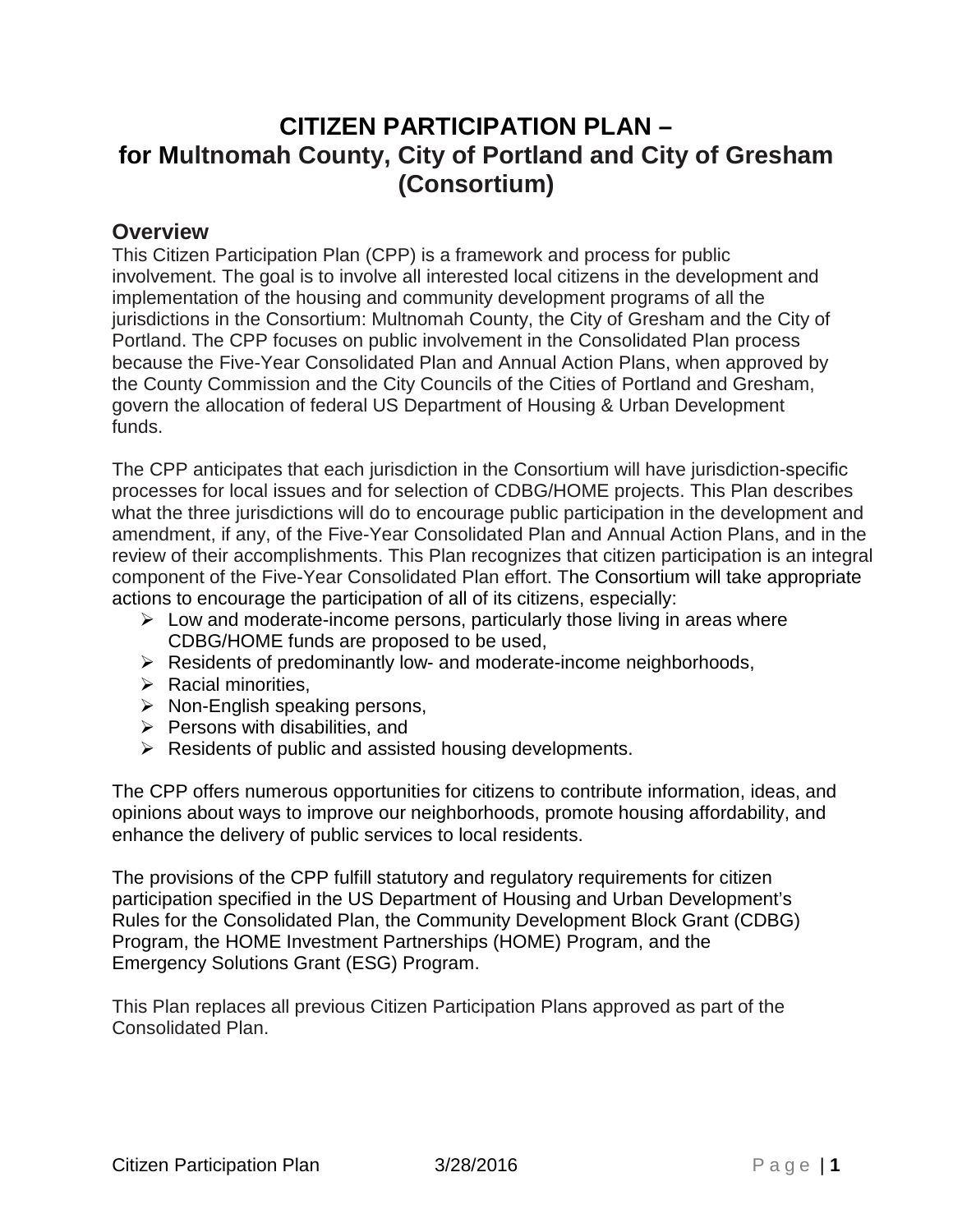# **Public Hearings and Meetings**

The Consortium will conduct at least two public hearings each year to obtain citizens' views and to respond to comments and questions. The hearings will take place at different stages of the consolidated planning process and together address:

- $\triangleright$  Housing and community development needs,
- $\triangleright$  The proposed use of program funds, and
- $\triangleright$  Program performance during the past year.

At least one hearing will be held in the fall to review Consortium needs and one in the spring to review projects that may be funded for the following fiscal year. Members of the Consortium may elect to hold additional public hearings or meetings as needed. Members of the Consortium may hold their meetings jointly or individually, as best meets the needs of each community.

Every effort will be made to ensure that public hearings are inclusive. Hearings will be held at convenient times and locations, preferably in the evening or on week-ends, and in places where people most affected by proposed activities can attend. The Consortium will utilize public hearing facilities that are accessible to persons with mobility impairments. If reasonable notice, of at least 3 days, is given before a hearing date, the Consortium will provide appropriate materials, equipment, and interpreting services to facilitate the participation of non-English speaking persons and persons with visual and/or hearing impairments. Depending on available resources and staffing, the Consortium may exceed these basic requirements, including skyping capability.

The jurisdictions may hold additional public meetings/hearings as deemed necessary throughout the entire Consolidated Plan planning process.

All public hearings and public meetings associated with the Consolidated Planning process will conform to the Oregon Open Meetings Law.

#### **Publication of the Proposed Consolidated Plan and Related Action Plans and Consolidated Annual Performance and Evaluation Report (CAPER)**

The Consortium will publish its proposed Consolidated Plan, subsequent Action Plans and annual performance report in a manner that affords citizens, public agencies, and other interested parties a reasonable opportunity to examine its contents and submit comments. The jurisdictions will provide a reasonable number of free copies of plans and reports to citizens, community based partnering organizations and groups requesting it.

Once approved by HUD, all plans and reports will be available online and on the jurisdiction's websites and in hard copy in the jurisdiction's offices.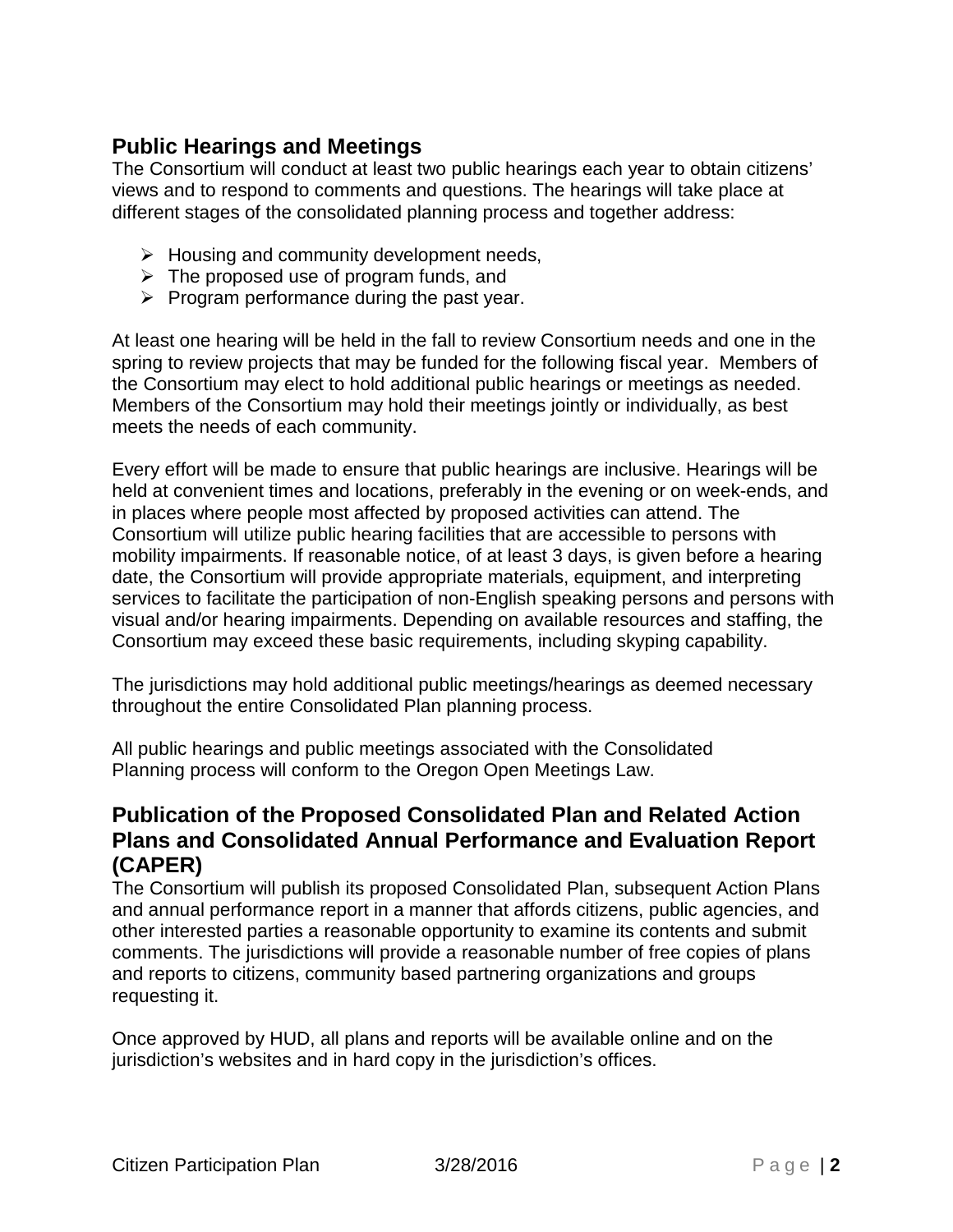Additionally, interested parties may contact the jurisdiction for an electronic copy of the plans and reports. Jurisdictions may also provide copies of plans and reports at libraries and other public places.

## **Public Comments on the Proposed Consolidated Plan, Annual Action Plans, Substantial Amendments to plans and Consolidated Annual Performance and Evaluation Report (CAPER)**

The Consortium will receive comments from citizens on its proposed Plans, Substantial Amendments to Plans and annual performance for a period not less than 30 days prior to submission of the plan to HUD. All comments or views of citizens received in writing, via mail or email, or orally at public hearings, will be considered in preparing the final Consolidated Plan. A summary of these comments or views, and a summary of any comments or views not accepted and the reasons therefore, shall be attached to the final Plans.

## **Public Notice**

Notice of public hearings, meetings and other events will be published in at least one general circulation newspaper and on the jurisdiction's website at least 14 days prior to the event. Publication may also occur in culturally specific newspapers, on-site at various locations in the jurisdictions, via Facebook or Twitter. The notice will include the locations of plans and reports for review.

Notice will also be published, as indicated above, announcing the 30 day comment period for the Consolidated Plan, Annual Action Plan, Substantial Amendments to the Plans and the CAPER.

## **Public Outreach**

An informed citizenry is critical to effective and responsive housing and community development programs. Efforts to educate residents and empower their participation are an ongoing element of the consolidated planning process.

Public outreach and consultation will occur with all interested parties and those required by the Consolidated Plan. HUD required outreach and consultation includes: public and private agencies that provide assisted housing, health services, fair housing services for children, veterans, youth, elderly, persons with disabilities, persons living with HIV/AIDS and their families, the Continuum of Care (CoC) and other agencies that provide homeless assistance and homelessness prevention services. Outreach may occur via focus groups, surveys, face-to-face meetings with non-profit partners, neighborhood associations, public school PTAs in low-income areas, and those in predominately lowincome neighborhoods.

## **Amendments to the Consolidated Plan and Action Plan**

The Consortium will amend its Consolidated Plan when any of the following events occur: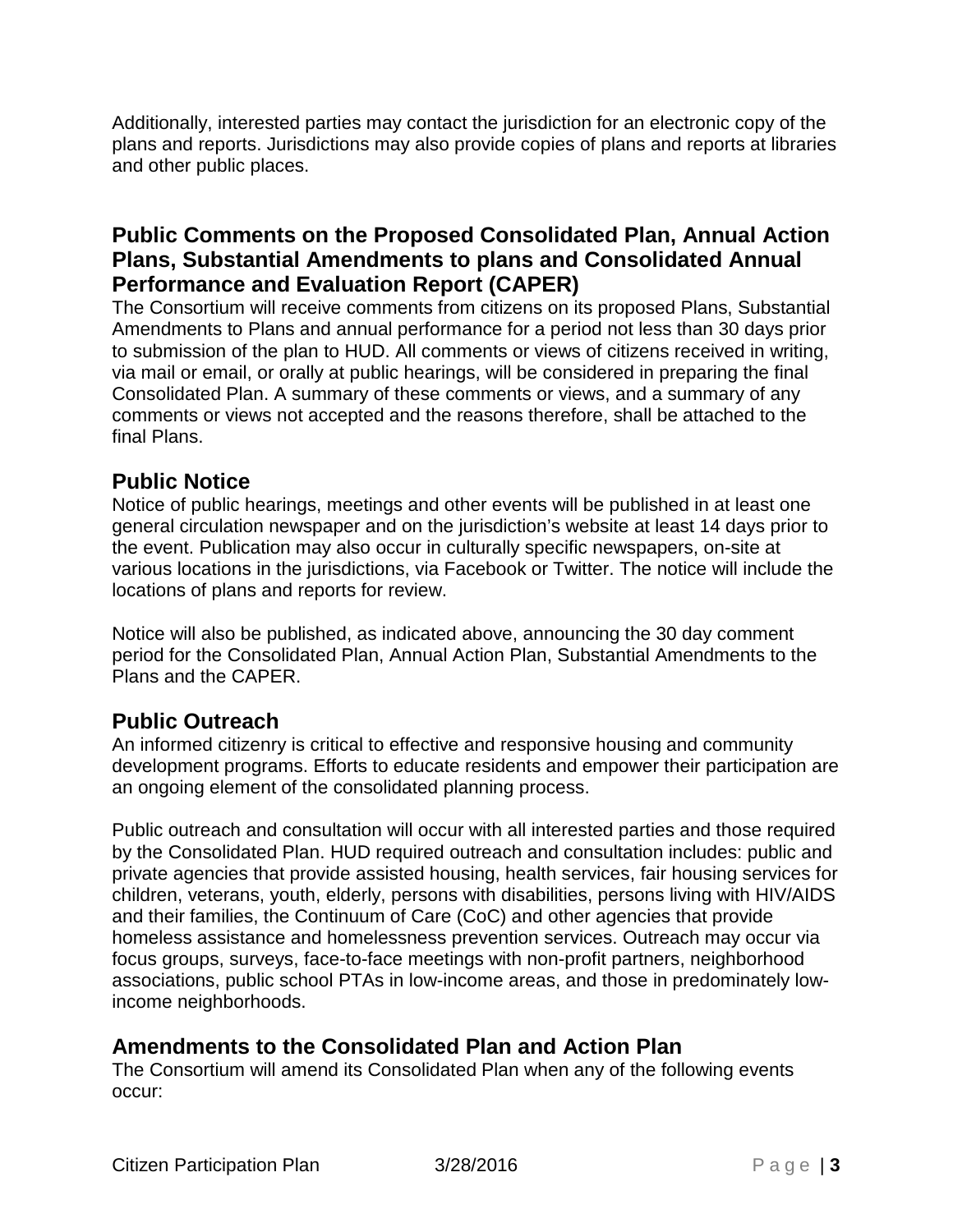**Minor Amendment** – A Minor Amendment shall occur when the budget for a funded activity is adjusted by less than 25%. Minor Amendments will be discussed in the CAPER for that reporting year.

Substantial Amendment – Changes to the Consolidated Plan shall be considered Substantial when:

- $\triangleright$  The budget for the funded activity is adjusted by more than 25% or over \$750,000,
- $\triangleright$  The jurisdictions change allocation priorities or methods of distributing HUD entitlement funds;
- Jurisdictions utilize entitlement funds (including program income) to carry out an activity not previously described in the Action Plan; or
- $\triangleright$  Changes to the Consolidated Plan involve the purpose, scope, location, eligibility or type of beneficiaries of an activity.

Substantial Amendments require similar Public Notice and Public Comment as described earlier in the CPP.

# **Technical Assistance**

Groups or individuals interested in obtaining technical assistance to develop project proposals or apply for funding assistance through HUD entitlement programs covered by the Consolidated Plan may contact the staff of the Consortium's jurisdictions. Such assistance may be of particular use to neighborhood improvement organizations, nonprofit service providers, and for-profit and non-profit housing development groups that serve or represent persons of low and moderate-income. Consortium members may conduct workshops offering basic program information and materials to potential project sponsors, and staff from offices are available to provide in-depth guidance and assistance to applicants and program participants on an on-going basis.

## **Displacement**

Displacement of persons by activities or projects funded through HUD entitlement programs is discouraged by all members of the Consortium. All written materials regarding funding programs, all workshops for potential applicants, and all application materials include information on anti-displacement policies and caution applicants to discuss any activities that may entail displacement with the local jurisdiction staff in advance of submitting funding proposals. In the event that displacement is unavoidable, full benefits and assistance will be provided according to appropriate provisions of Uniform Relocation Act regulations.

# **Access to Records**

To the extent allowed by law, interested citizens and organizations shall be afforded reasonable and timely access to records covering the preparation of the Consolidated Plan and Action Plan, project evaluation and selection and annual performance reports. In addition, materials on entitlement programs covered by the Consolidated Plan, including activities undertaken in the previous five years, will be made available to any member of the public who requests information from the City of Portland, City of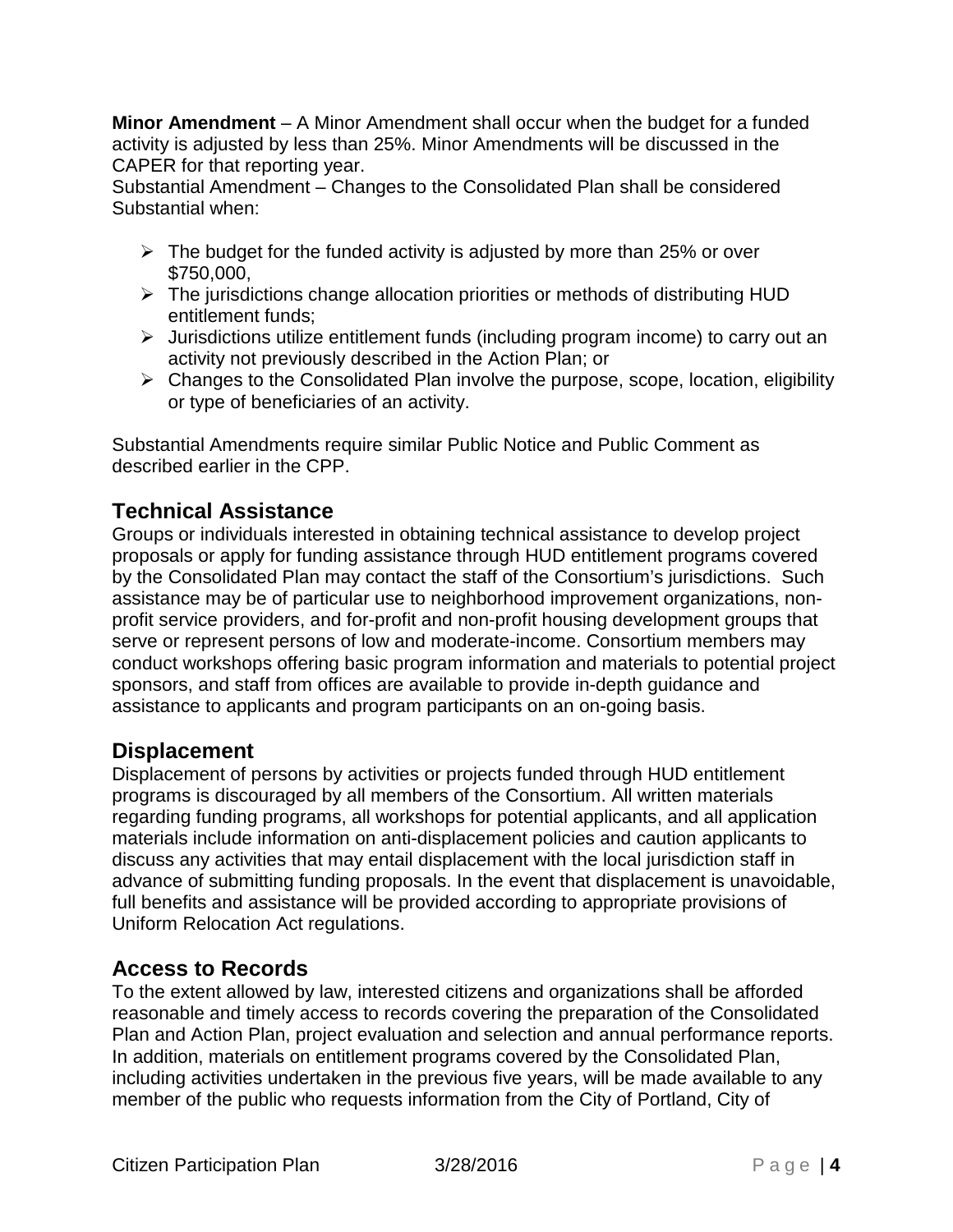Gresham or Multnomah County. A complete file of citizen comments will also be available for review by interested parties.

After receiving notice of HUD's approval of the Consolidated Plan, Action Plan and annual performance reports, members of the Consortium will post final versions on their websites.

#### **Citizen Complaints**

All materials relating to the Consolidated Plan and Action Plan, and to specific programs governed by the plan shall include the names and telephone numbers of appropriate persons designated as lead contacts. Inquiries, complaints, or grievances raised by members of the public will be addressed immediately, with every effort made to satisfactorily resolve issues prior to their becoming the subject of a formal complaint. Any written complaint or grievance will be investigated promptly and reviewed by the appropriate program manager or department head. A written response will be made to the complainant within at least fifteen (15) working days, where practicable. Public review materials and performance reports will include data, as appropriate under confidentiality regulations, on any written complaints received and how each was resolved.

#### **Amendments to the Citizen Participation Plan**

The Consortium will provide citizens with a reasonable opportunity to comment on any substantial amendments to the Citizen Participation Plan.

#### **Availability of the Citizen Participation Plan**

Copies of the Citizen Participation Plan may be obtained by contacting the Portland Housing Bureau.

## **Contact Information:**

#### **PORTLAND HOUSING BUREAU**

421 SW 6th Ave, Suite 500 Portland, OR 97204 (503) 823-2375 (503) 823-2387 TDD (503) 823-6868 Program Coordinator: Kim McCarty, [Kim.McCarty@portlandoregon.gov](mailto:Kim.McCarty@portlandoregon.gov) [PHBinfo@portlandoregon.gov](mailto:PHBinfo@portlandoregon.gov)

Visit:<http://www.portlandonline.com/PHB> Director: Traci Manning, Kurt.Creager@portlandoregon.gov

#### **GRESHAM COMMUNITY DEVELOPMENT DEPARTMENT**

1333 NW Eastman Parkway Gresham, Oregon 97030 (503) 618-2404